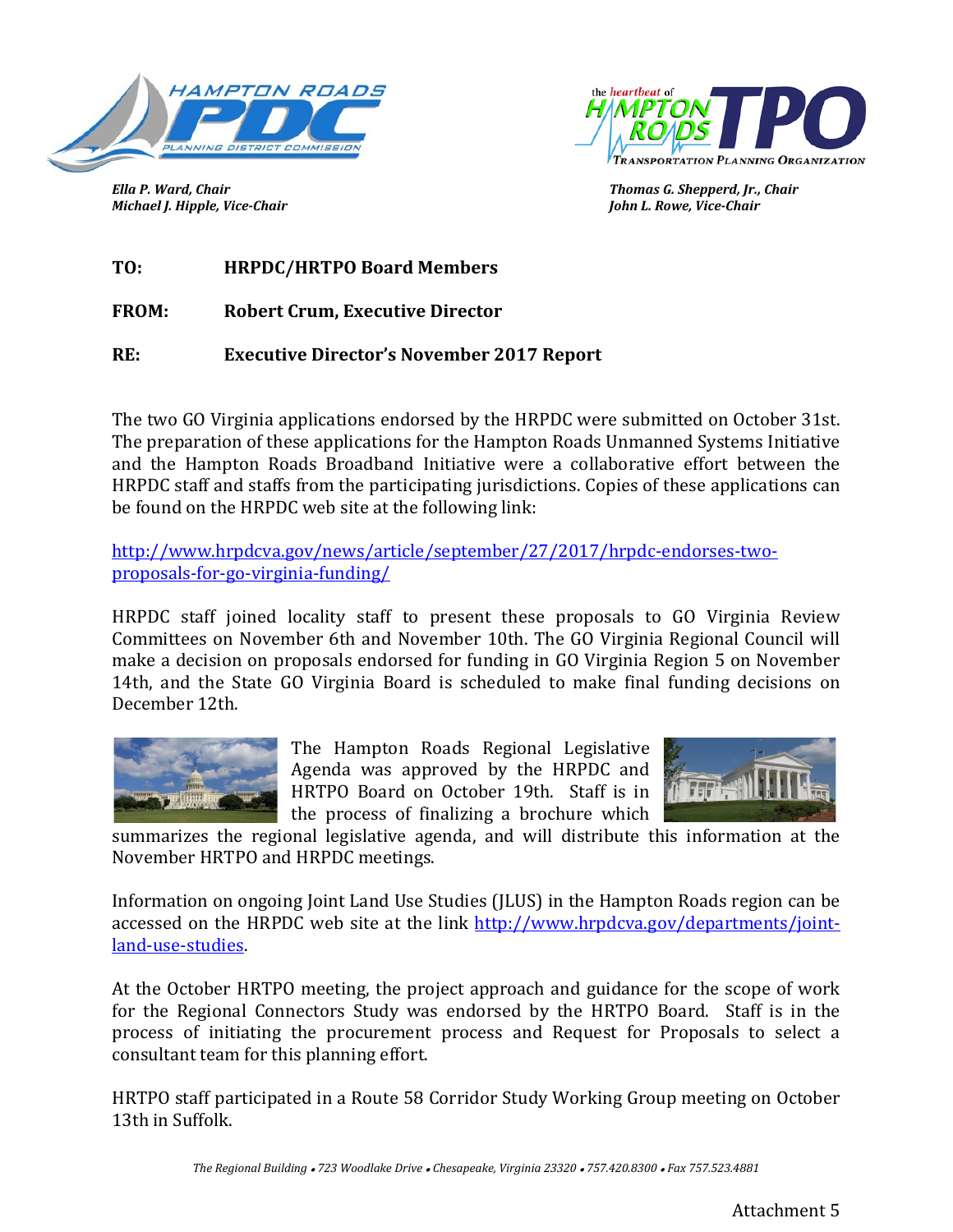Executive Director's Report November 2017 Page 2

The HRPDC staff continues to advance work on a regional economic development sites inventory. A status report on this effort is scheduled for the January HRPDC meeting.

The Executive Director attended the Regional Board Meeting of the Hampton Roads Chamber on October 11th.

The Executive Director and Deputy Director participated in a phone call on October 13th to discuss the status of the proposed I-87 effort in North Carolina.

The Executive Director has completed an initial screening of applicants for the Deputy Executive Director of Transportation position and has identified a short list of candidates to be interviewed. These interviews are being scheduled for the last week of November.

The Executive Director provided two presentations to the Old Dominion University Civil and Environmental Engineering Visiting Council on November 2nd. These presentations provided an overview of the work of the HRTPO and HRPDC and discussed existing and upcoming projects and efforts.

The Executive Director provided a presentation to the Lead Virginia Class on October 19th in Norfolk. This presentation focused on the HRTPO's transportation planning program and an overview of the region's transportation planning initiatives.

The Executive Director provided a presentation on the region's broadband initiative to the Norfolk/Virginia Beach Military and Economic Development Advisory Committee (MEDAC) on October 23rd.

The Executive Director participated in an October 24th meeting with community partners on potential branding approaches for the Hampton Roads region.

The Virginia Association of Metropolitan Planning Organizations (VAMPO) Board met via conference call on October 24th.

The Executive Director joined the HRTAC Executive Director in a presentation to the Tidewater Truckers Association on October 24th at the Greenbrier Country Club in Chesapeake. This presentation provided an overview on the work of the HRTPO and HRTAC and a status report on the region's priority transportation projects.

The Executive Director participated in the October 26th Regional Roundtable meeting at the Hampton Roads Economic Development Alliance (HREDA).

The Executive Director attended the Hampton State of the City Address on October 31st at the Hampton Roads Convention Center.